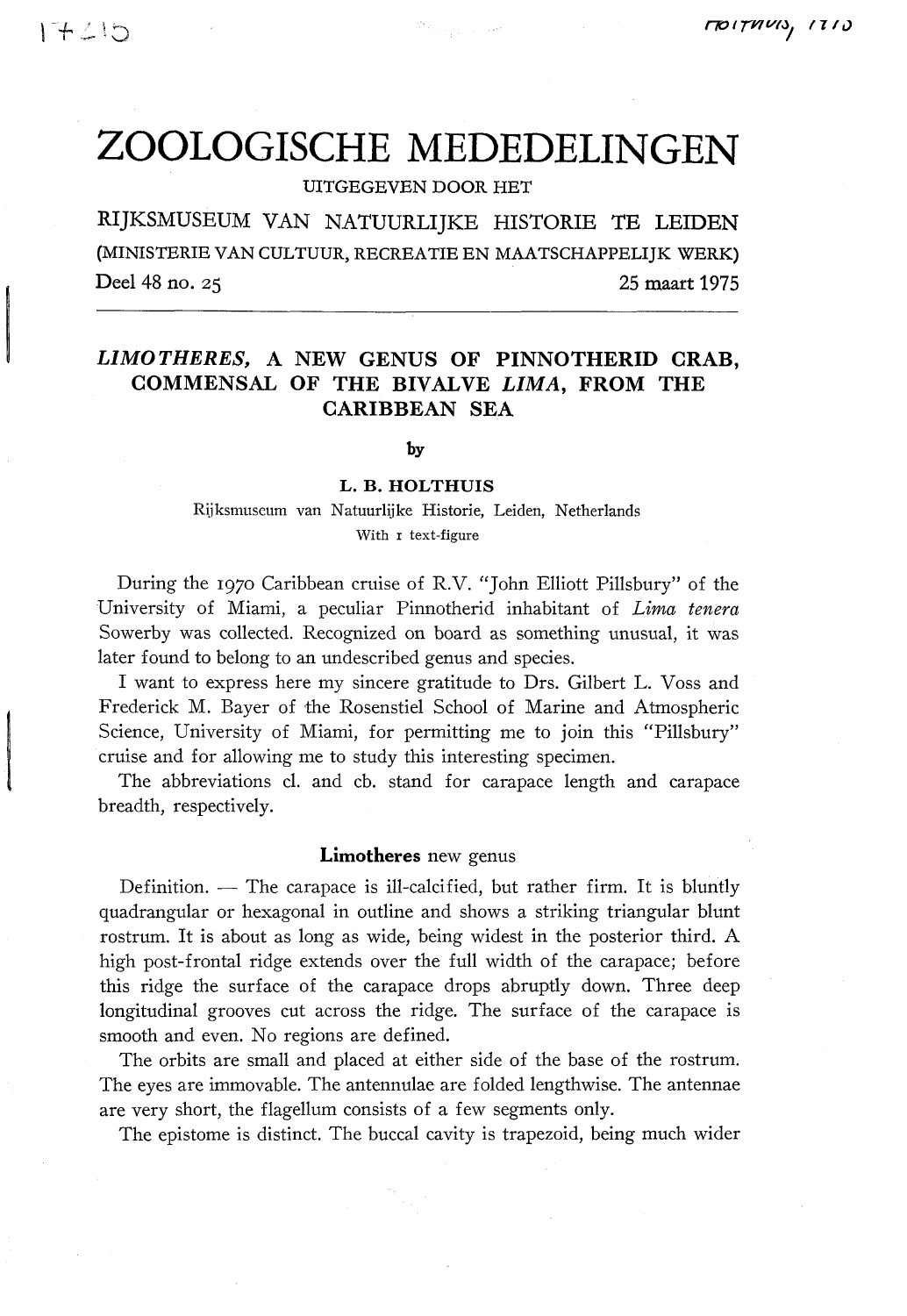than long, and widest posteriorly. The cavity is completely closed by the third maxillipeds, which are placed almost transversely. The ischium and merus of the third maxilliped are fused. The palp is very much shorter than the merus and consists of three segments, which are placed end to end. The exopod of the third maxilliped is large and consists of two parts, it is slightly longer than the merus. A well developed long epipod is present.



Fig. 1. *Limotheres nasutus* new species, female holotype. a, animal in dorsal view; b, (carapace in lateral view; c, third maxilliped; d, chela of first pereiopod; e, second pereiopod; fifth pereiopod. a, b,  $\times$  7; c,  $\times$  30; d-f,  $\times$  15.

The left and right legs are equal, only the left third pereiopod is slightly longer than the right. The chelipeds are short and far more robust than the legs. The fingers are of equal length. The second, third and fourth legs are very similar, the third being slightly longer than the other two. The fifth legs are shorter and more robust than the second to fourth. The dactylus of these pereiopods is simple.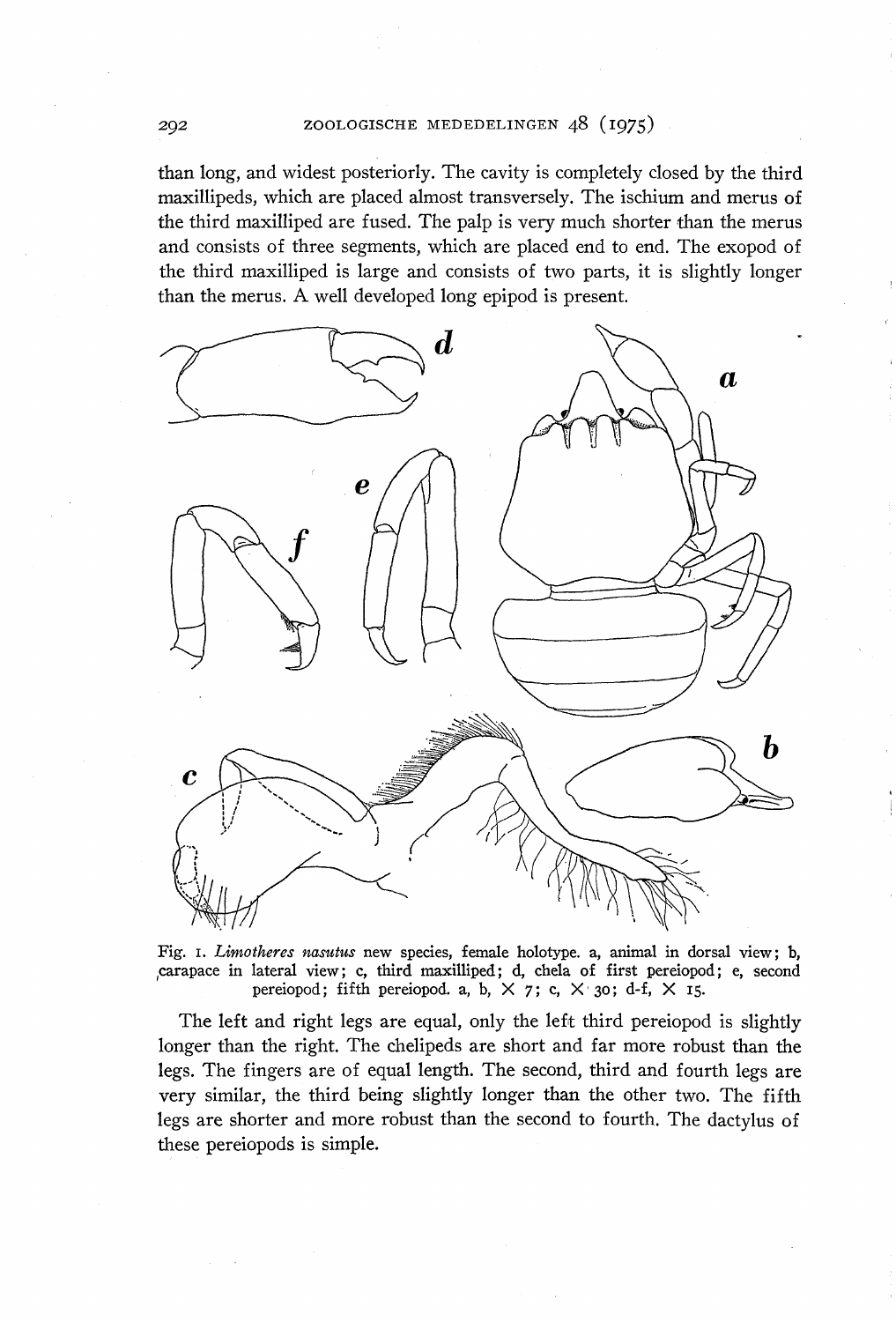The abdomen of the adult female is broader than the carapace.

The male is unknown.

Type species. — *Limotheres nasutus* new species.

The new genus belongs in the subfamily Pinnotherinae as shown by the shape of the third maxillipeds. By having a three-segmented palp, which is shorter than the merus, and by having the dactyli of the ambulatory legs simple, the new genus is closest to *Pinnotheres* and *Fabia.* From both these genera it differs in having a well developed triangular rostrum and by the peculiar structure of the carapace.

The type species so far is the only species known of the genus.

## **Limotheres nasutus** new species

"A small yellow crab" Staiger & Voss, 1970: 31.

Material. — Pedro Bank, Caribbean Sea south of Jamaica, i7°o8'N 77°35'W, 10 m deep, bottom very rough coral with little algae and only a few sponges; 10 foot ottertrawl; 16 July 1970; "John Elliott Pillsbury" Sta. P-1264. — 1 ovigerous female.

Description. — The carapace is about trapezoid or hexagonal, with a distinct rostrum. It is longer than wide with the rostrum, and slightly wider than long without. The rostrum is triangular with a bluntly rounded apex, it measures about  $2/7$  of the length of the carapace. It is slightly longer than it is wide at the base; its basal width being about 4 times the distal width. The upper surface of the rostrum shows a concavity, which is narrowest in the basal part and widens distally. The lower surface is evenly convex, apart from the two basal concavities formed by the antennular sockets. The anterolateral angle of the carapace shows a large rounded, forwards produced lobe, which reaches as far forward as the eyes. Slightly behind the line that connects the outer basal part of these two anterolateral lobes, the carapace rises suddenly and steeply, forming a high, transverse, rounded ridge. This ridge shows a broad, rounded, longitudinal median groove, which is a continuation of the median concavity of the rostrum. At either side of this median groove there is a blunt, but high and very distinct longitudinal ridge. These two submedian ridges merge posteriorly and are confined to the anterior third of the carapace. Outside these ridges there is on either side a deep groove similar to the median groove. These two intermediate grooves also converge posteriorly. The outer part of the postfrontal ridge is sharp and forms a lobe which partly overhangs the anterolateral lobe. The posterior two-thirds of the carapace is rather flat and gradually merges with the lateral surface. The greatest width of the carapace lies slightly before the posterior margin. The lateral margin merges with the posterior under a broadly curved angle. The posterior margin is concave in the middle.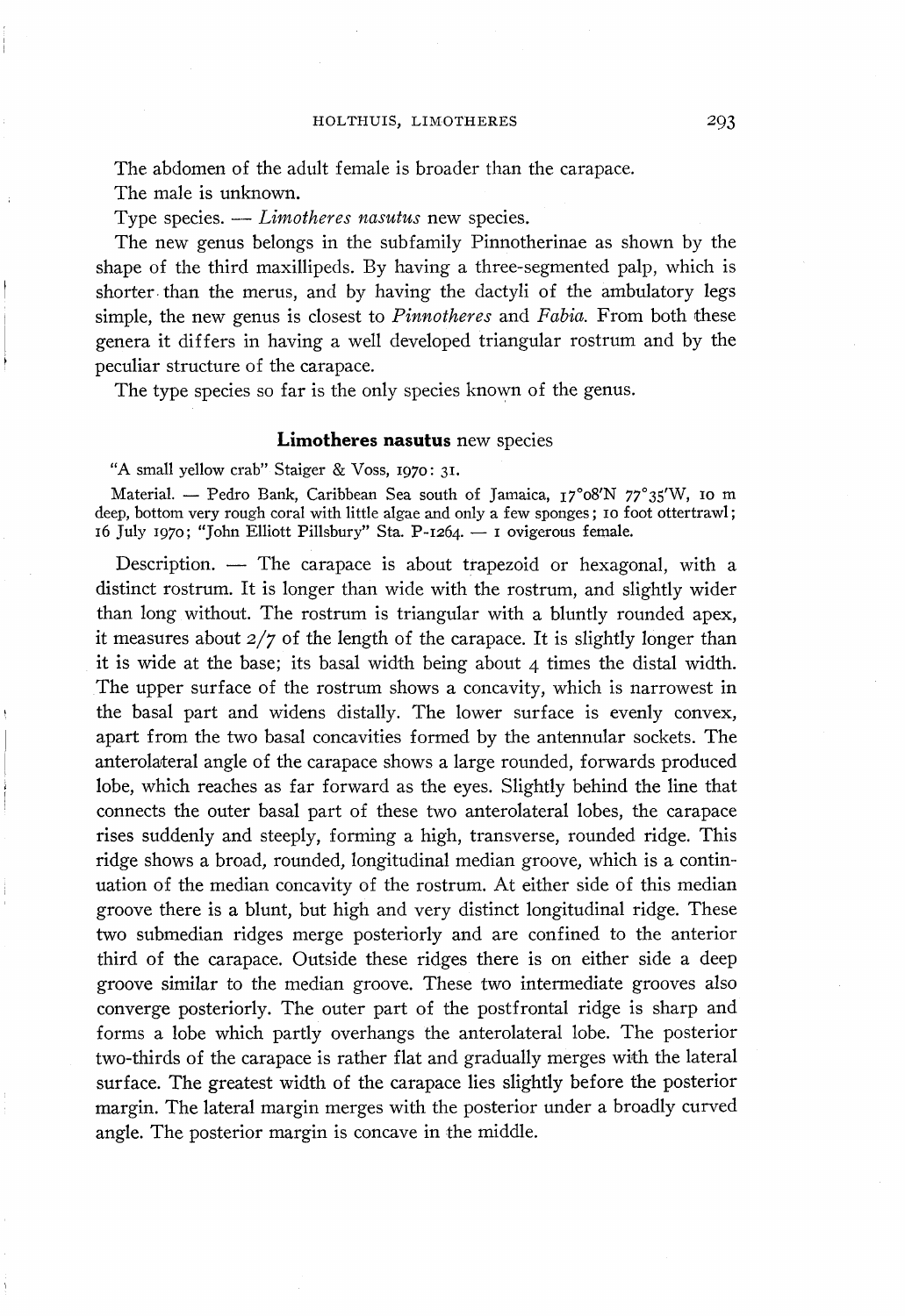The abdomen in the only specimen at my disposal, an ovigerous female, is very broad, being somewhat broader than the carapace. It is cup-shaped, with all segments distinct.

The eyes are small and immovable. The cornea is narrower than the stalk. The eyes are placed in small orbits at either side of the base of the rostrum, and are visible in dorsal view.

The antennulae are folded lengthwise. The antennae are very short; the flagellum consists of a few segments and reaches slightly beyond the eyes.

The third maxillipeds are placed obliquely, almost transversely and fill the entire buccal cavity. The basis is very small, the ischium and merus are fused to a large segment which is widened distally and broadly rounded there, with the distal margin emarginate. The palp is three-segmented and very much smaller than the merus. The carpus is placed in the middle of the distal margin of the merus, it is about 1.5 times longer than wide and about  $1/4$  as wide as the distal part of the merus. The propodus is narrower than the carpus and about half as long. The dactylus is distinctly shorter and narrower than the propodus, at the end of which it is placed. The exopod is large, being slightly longer than the merus; it is divided into two distinct parts. A large epipod is present, which is longer than the rest of the third maxilliped.

The chelipeds are of equal shape and size. They are much stronger than the ambulatory legs, and reach with the entire chela beyond the rostrum. The palm is somewhat swollen, about 1.5 times as long as wide, and widens from the base distally. The fingers are about as long as the palm is wide distally, they are of equal length and directed forwards, not down. At their base the fingers together are somewhat narrower than the palm, so that the lower margin of the chela shows a slight, but distinct bump at the distal end of the lower margin of the palm. The fingers are both straight, with the tips sharp, strongly curved and crossing; they do not gape. The cutting edge of the fixed finger is straight and heightened in the distal two-thirds, in the proximal third a single blunt tooth is present. The cutting edge of the dactylus bears a small, but distinct triangular sharp tooth at the end of the proximal third. The inner surface of the fingers bears tufts of rather long hairs. The carpus is about half as long as the chela, it is unarmed and narrows at the base. The merus is about as long as the carpus.

The second and fourth pereiopods are of about the same length and shape. The dactylus of the second leg is slender, being about three times as long as wide at the base; it is simple with a sharp curved tip; it bears some very short, but no long hairs. The propodus is about twice as long as the dactylus and almost four times as long as wide. The carpus is about as long as the